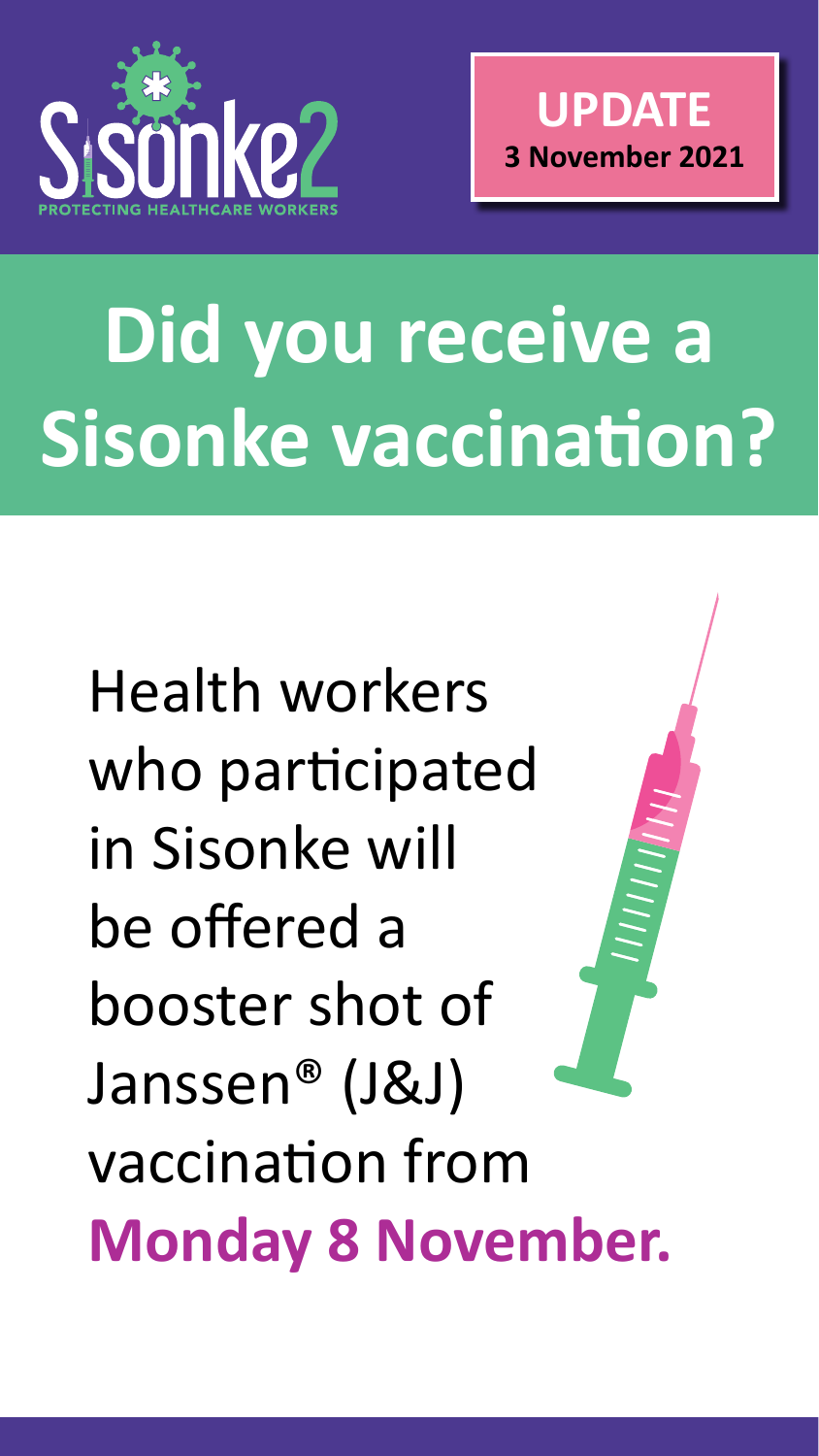



## **You CAN get a booster shot if:**



Even if you are pregnant or breastfeeding.

You received a first dose of J&J through the Sisonke study.

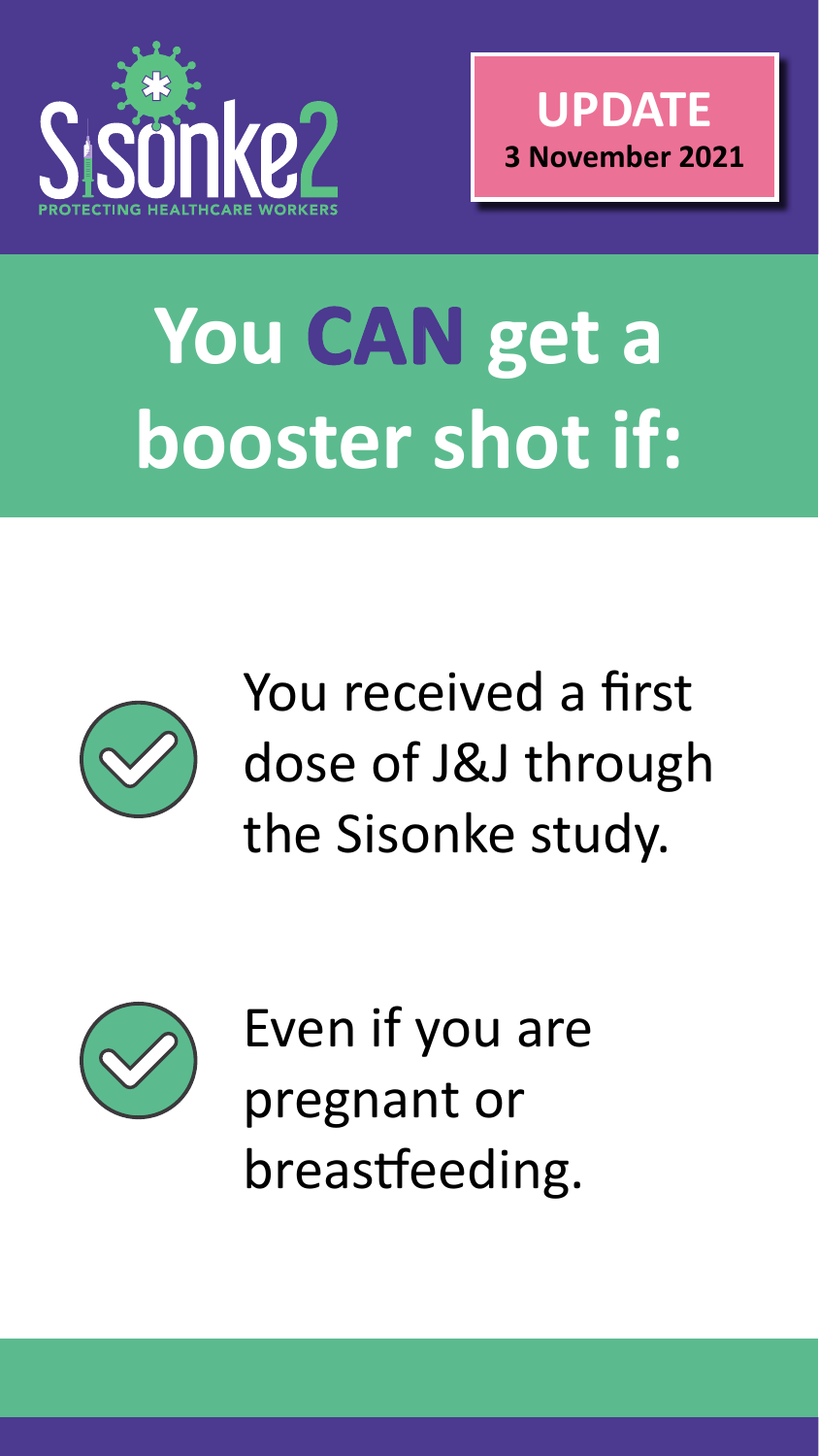



# **You CANNOT get a booster shot if:**



Your first dose of J&J was received outside the Sisonke study.



You have already accessed a booster

vaccination through other means.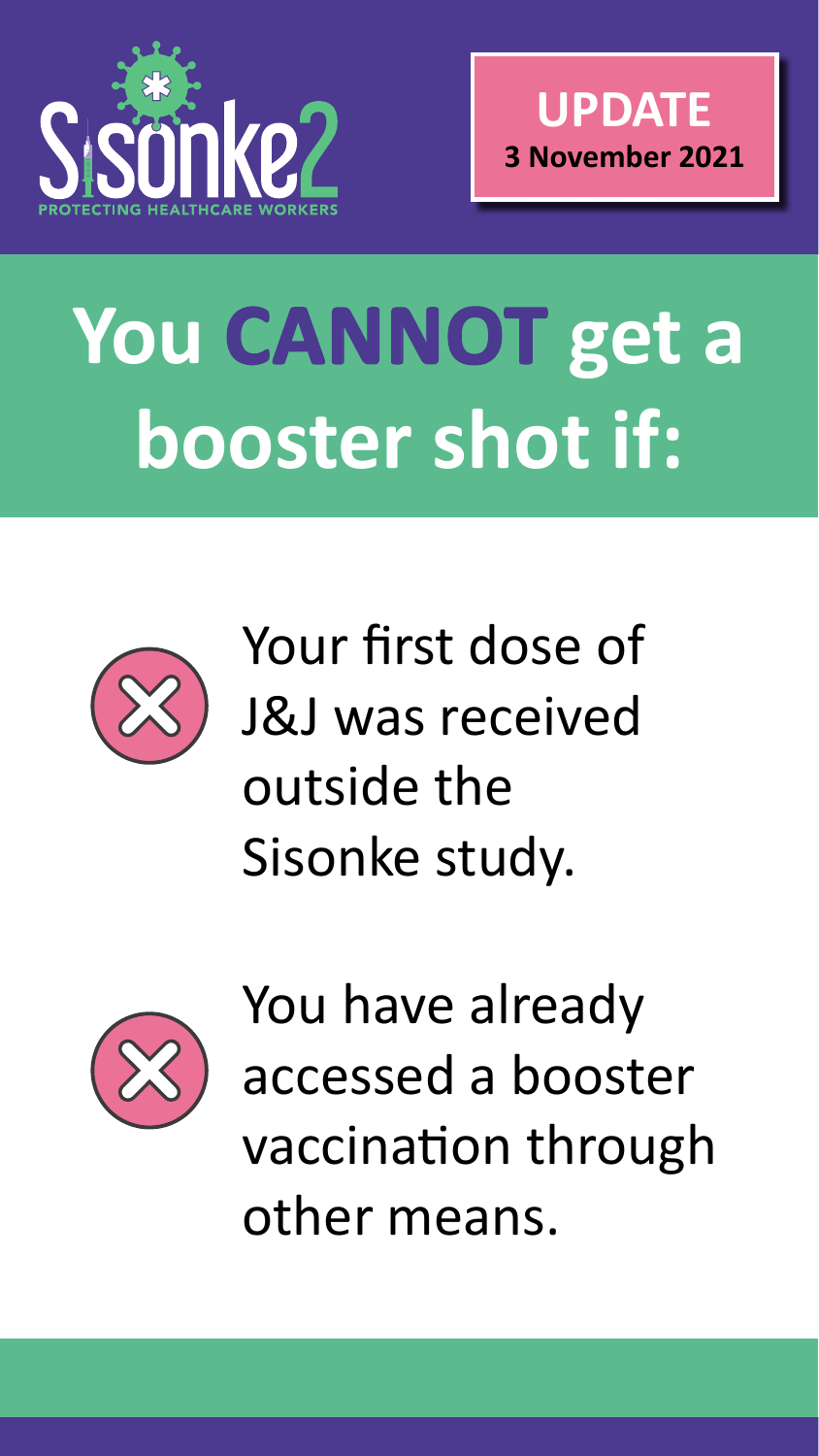



## **How Sisonke 2 will work**

#### **Please DO NOT re-register on EVDS.**

This will take you to a link

#### for informed consent. Please take time to read this. Please complete it if you wish to take part.



You will receive a SMS invitation to participate in Sisonke 2.

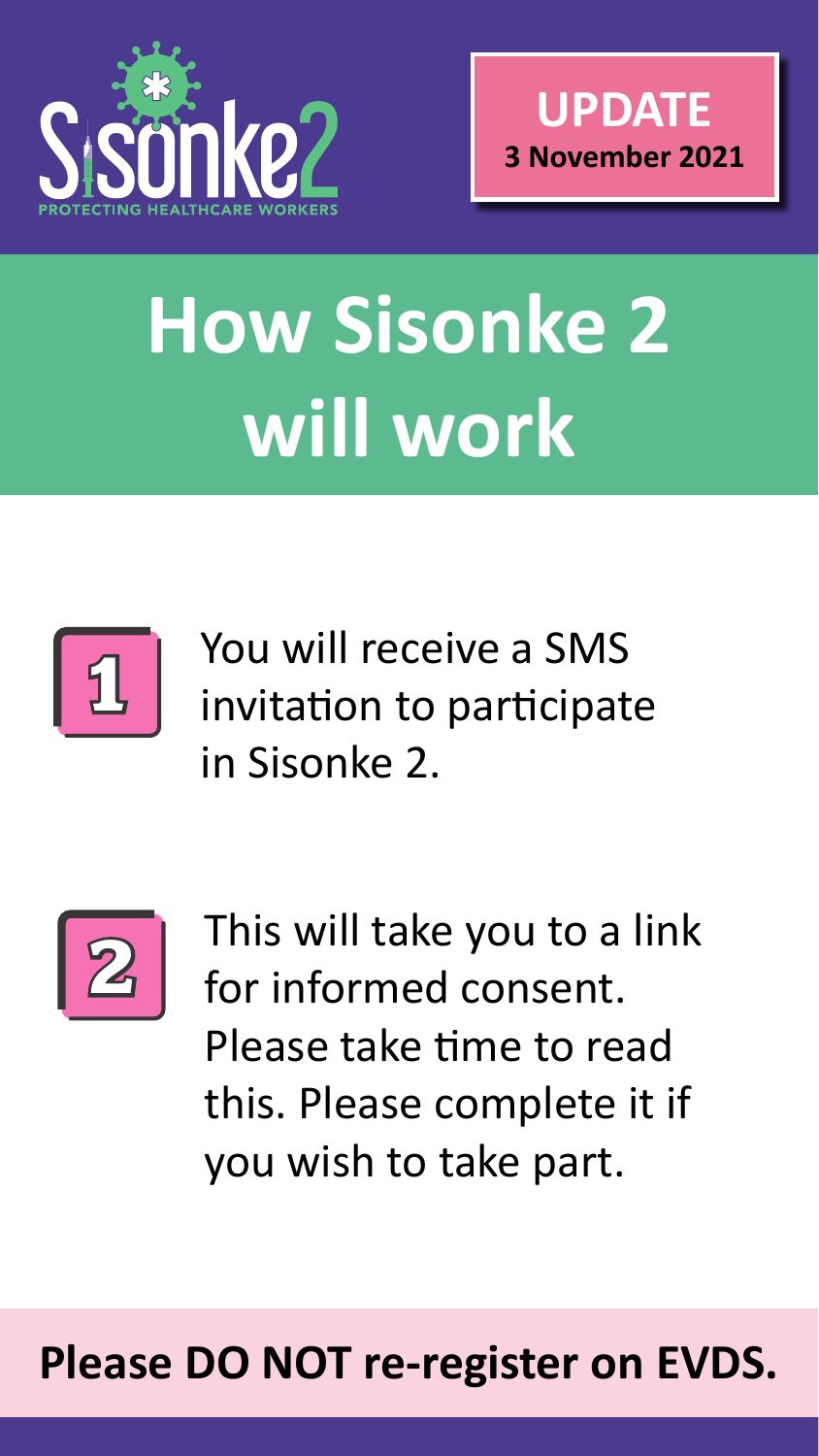



## **How Sisonke 2 will work cont.**



#### **Please DO NOT re-register on EVDS.**

Ask your manager or watch the press and social media for details of your closest vaccination site. Sites will be available in all sub-districts.

**3** After completing the<br> **3** consent you will receive a new vaccination voucher number starting with the letters BD- (Booster Dose).



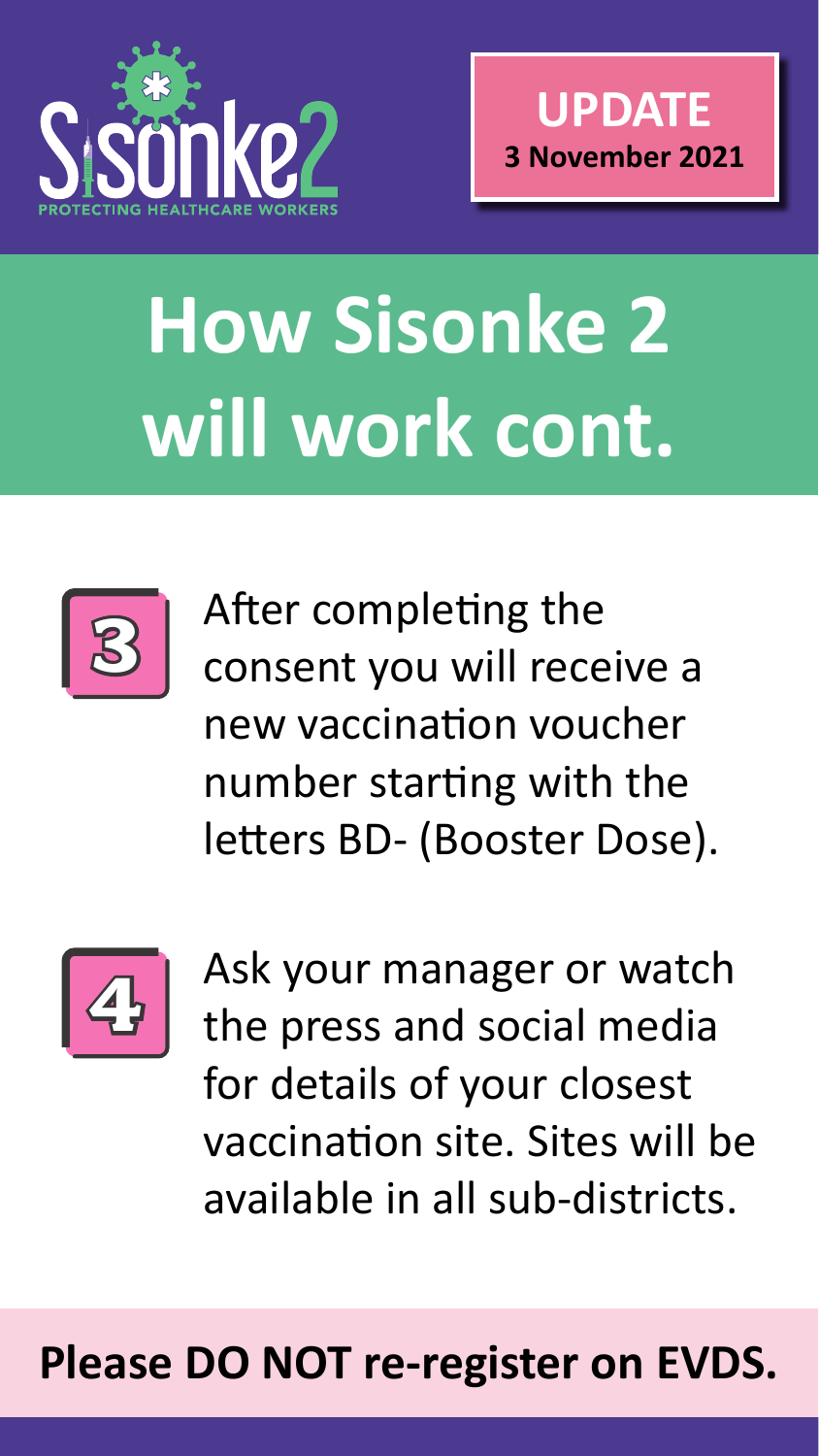



## **Has your cell number changed?**

Phone the National Coronavirus Call Center and ask an operator to update your cellphone number on your vaccination record.

**Life happens. Here's what to do to ensure you get your invite:**



#### **Please DO NOT re-register on EVDS.**